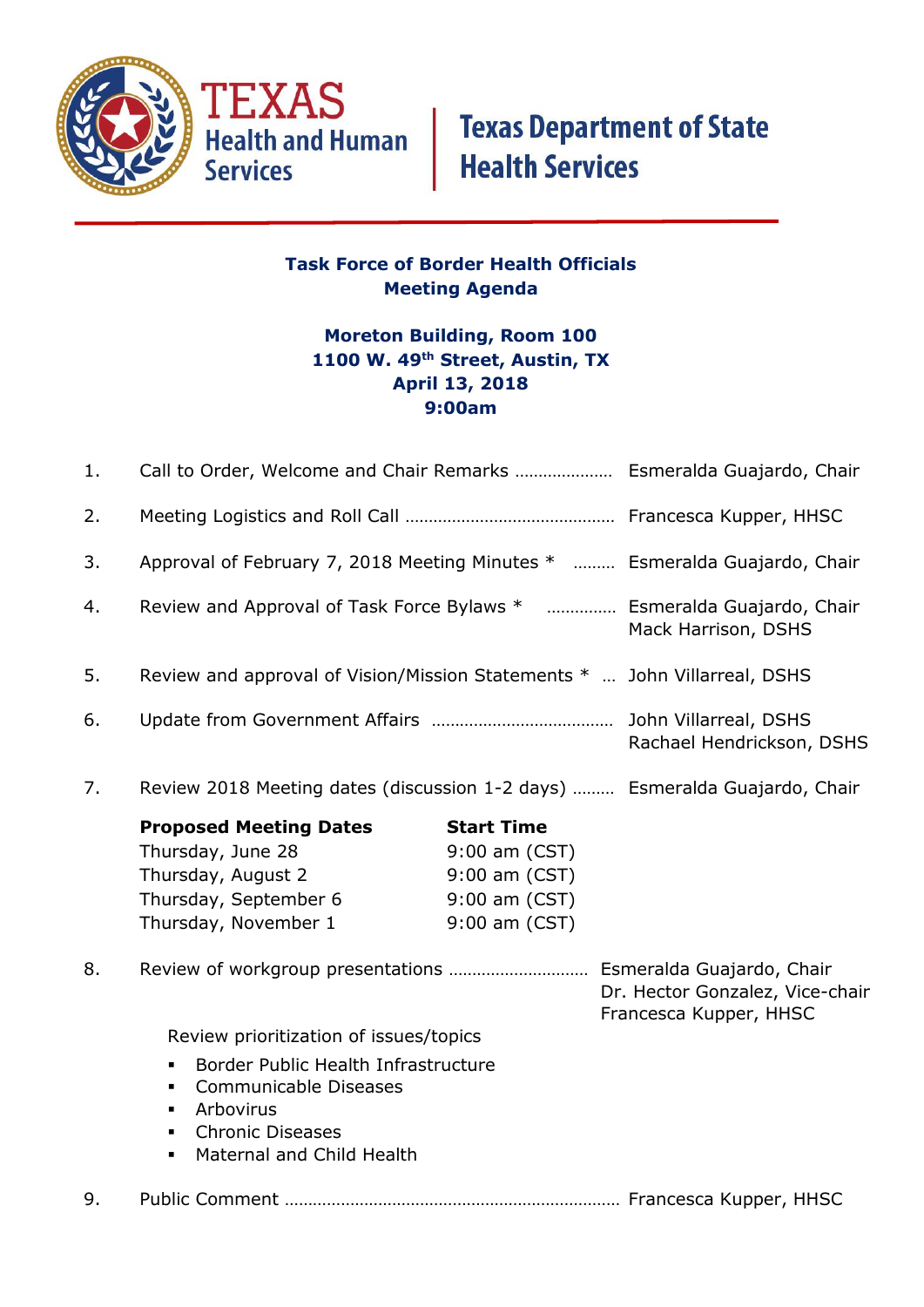

## **Texas Department of State Health Services**

10. Lunch Break

| 11. | Border Public Health Infrastructure<br>$\blacksquare$<br><b>Communicable Diseases</b><br>٠<br>Arbovirus<br>٠<br><b>Chronic Diseases</b><br>$\blacksquare$<br>Maternal and Child Health | Esmeralda Guajardo, Chair<br>Francesca Kupper, HHSC       |
|-----|----------------------------------------------------------------------------------------------------------------------------------------------------------------------------------------|-----------------------------------------------------------|
| 12. | Workgroup Reports/Draft Problem Statements                                                                                                                                             | Esmeralda Guajardo, Chair<br>Francesca Kupper, HHSC       |
| 13. | Criteria for evaluating proposed recommendations  Esmeralda Guajardo, Chair                                                                                                            | Dr. Hector Gonzalez, Vice-chair<br>Francesca Kupper, HHSC |
| 14. |                                                                                                                                                                                        | Dr. Hector Gonzalez, Vice-chair<br>Francesca Kupper, HHSC |
| 15. | Report Process/Timelines/Next Steps/Items                                                                                                                                              | Dr. Hector Gonzalez, Vice-chair                           |
| 16. |                                                                                                                                                                                        |                                                           |
| 17. |                                                                                                                                                                                        |                                                           |

\* Denotes possible action item

The Task Force accepts public testimony at meetings. Persons wishing to address the Task Force must complete a registration form at the reception desk before the start of the meeting. The Task Force observes a three-minute time limit per speaker on public comments. Agenda items may be taken in any order at the discretion of the Chair.

Texas Penal Code Section 46.035(c) states: "A license holder commits an offense if the license holder intentionally, knowingly, or recklessly carries a handgun under the authority of Subchapter H, Chapter 411, Texas Government Code, regardless of whether the handgun is concealed or carried in a shoulder or belt holster, in the room or rooms where a meeting of a